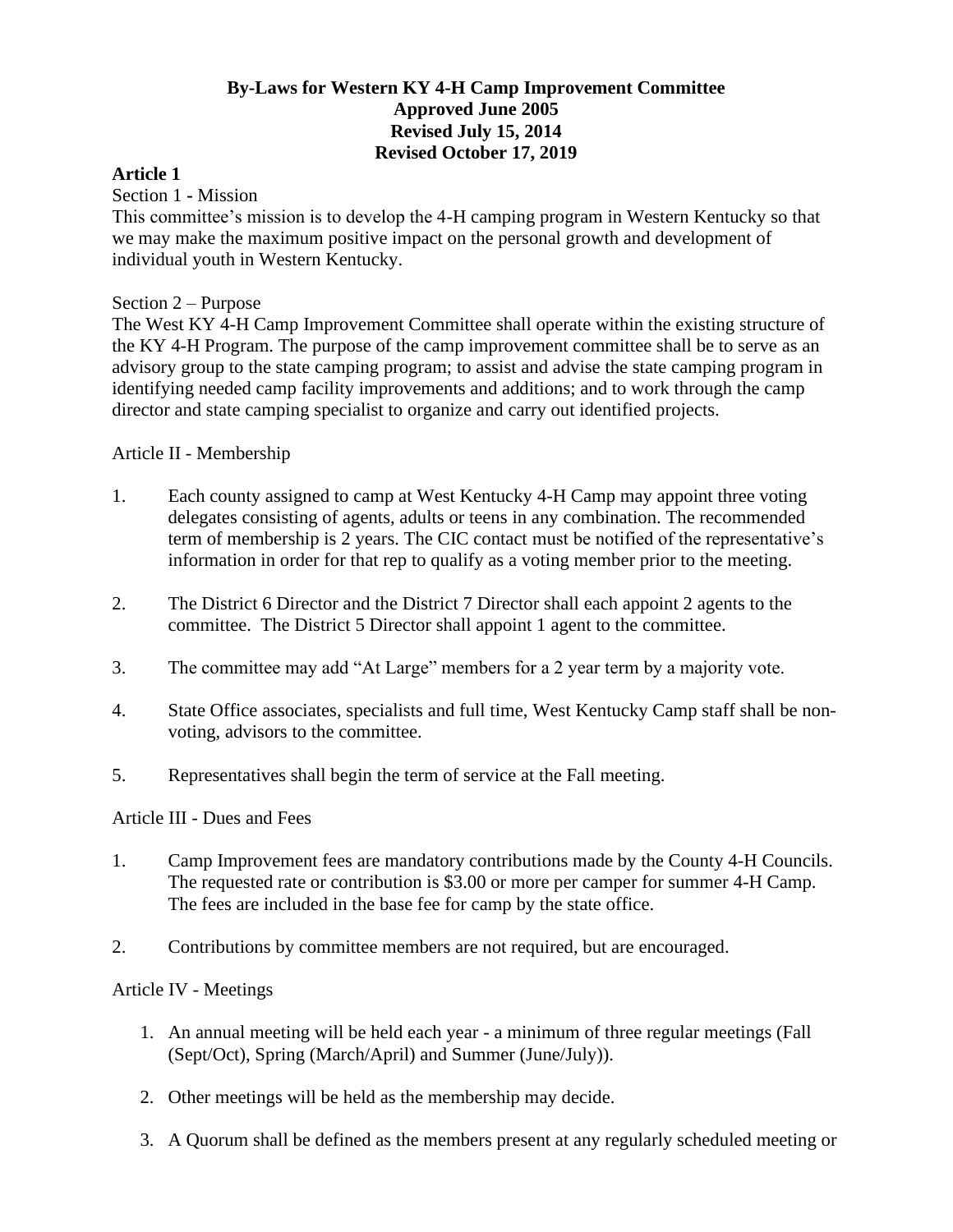special called meeting with a minimum of 5 voting delegates. Special called meetings may be called by a majority of the elected officers**.** Sub-committee actions may be taken by ¾'s (75%) written and/or email consent.

4. Any meeting may be conducted in whole or in part including phone or internet based meetings provided the electronic means provided therein is a 2 way/open means of communication. Written notice of request for electronic meetings must be presented to the CIC contact 24 hours prior to the meeting.

# Article V - Officers

- 1 Officers shall consist of a President, Vice-President, Secretary, and Treasurer; to be elected at the regular fall meeting of the camp committee.Officers shall be elected for terms of 2 years. Officers will take office at the spring meeting. Terms of office shall be from April 1 of an odd numbered year until March 30 of the following odd numbered year. (Example April 1, 2015 – March 31, 2017). Elections will take place in the fall of the even # years to become effective in the spring of the odd # year.
- 2. No paid employee of the University of Kentucky or the Cooperative Extension Service may serve as an officer.
- 3. The President shall serve as the Chair of meetings and the Chief Executive Officer of the committee.
- 4. The Vice-President shall perform the President's duties in the absence of the President.
- 5. The Secretary shall keep minutes of all meetings and shall be responsible to provide those to all members within three weeks following each meeting. The camp improvement contact agent shall be responsible for sending out minutes to each committee member and county Extension Office, 4-H agent within one month following each meeting.
- 6. The Treasurer shall have custody of all monies and funds and shall keep and have charge of regular books of account. The Treasurer shall make written reports to the members at each regular meeting and shall perform all other duties incident to the office.

#### Article VI - Depositories

1. The funds of the committee shall be deposited in such bank as the members designate and shall be withdrawn only on check or voucher of the Treasurer.

# Article VII - Amendments

1. Amendments to these Bylaws may be proposed by any member of the CIC. Each proposed amendment must be stated in writing and presented to the CIC contact to furnish a copy of same to each council member not less than 2 weeks prior to the date of the meeting at which it is to be considered unless waived in writing by not less than twothirds (2/3) of the members present at said meeting. Said proposed amendment shall become effective when adopted by a two-thirds (2/3) majority of the members present and voting at any regular meeting of the CIC at which a quorum is present.